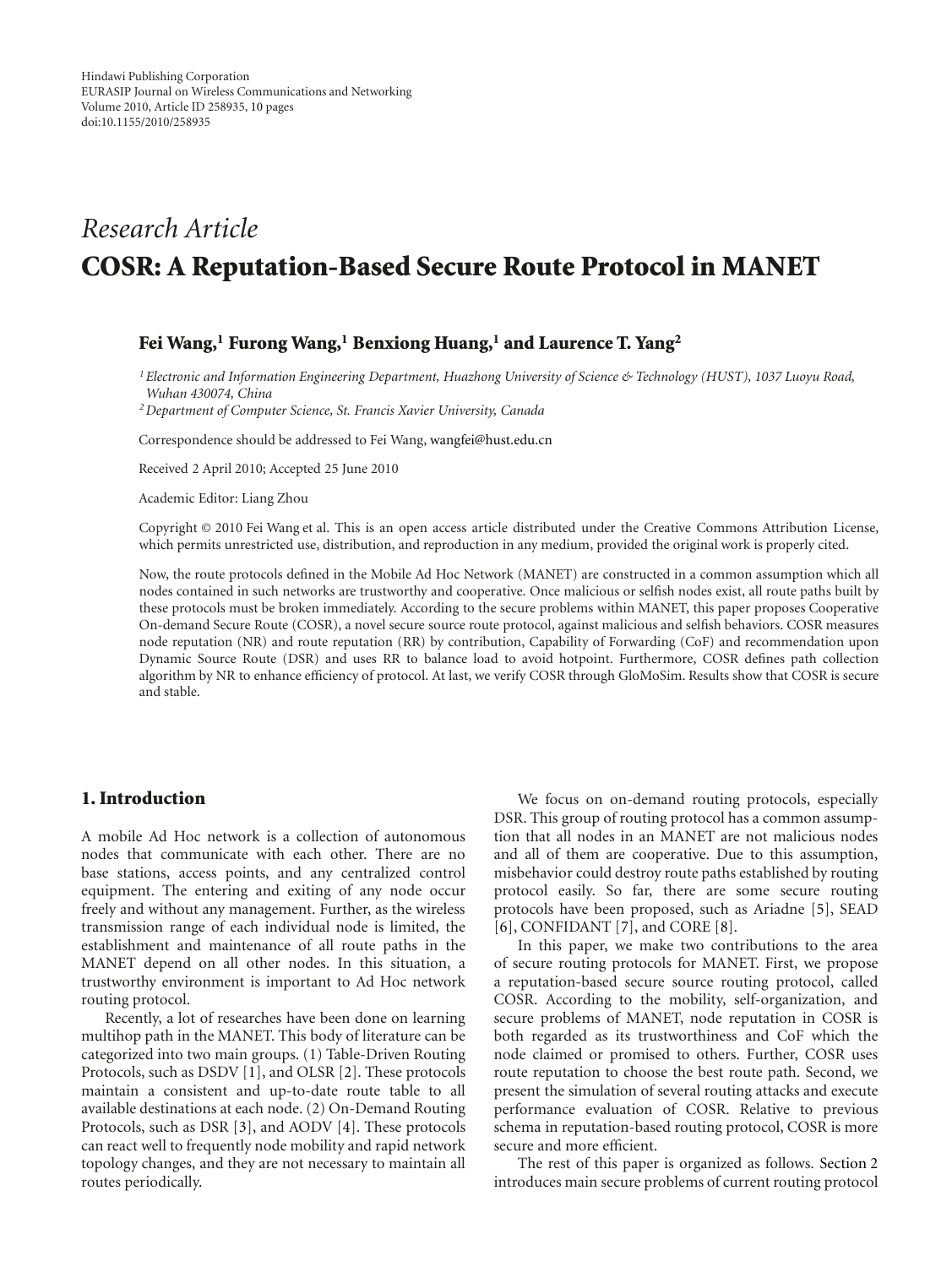in the MANET, and Section 3 introduces related work. We present reputation model and routing protocol of COSR in Section 4. Section 5 performs simulation and discusses results. Section 6 provides our conclusion and future work about COSR.

## **2. Problems**

Current MANET routing protocols face a lot of problems, such as security and performance. We will describe them in detail as follows.

- (i) *DoS:* Due to the lack of packet certification in route discovery and path collection, attacker would inject a large number of protocol messages with wrong route information. In general, DoS attack can be performed as Route Cache Overflow [9] and Sleep Deprivation Torture [10].
- (ii) *Blackhole:* An attacker attracts route paths to pass it by promising the shortest route or service and then drops or forwards data packets to other malicious nodes for mounting more sophisticated attacks. This attack includes two types: *Active Blackhole* and *Passive Blackhole.* Active Blackhole attackers that would inject wrong route information refer to received RREQ or overheard data packets, so that they might attract other nodes to choose them as relay station. On the contrary, Passive Blackhole attackers pose normal nodes during route discovery, and launch attack during data transmitting.
- (iii) *Rushing [11]:* This attack targets against on-demand routing protocols. The attacker relays received RREQ without any modification as soon as possible, suppressing any later legitimate RREQ.
- (iv) *Wormhole [12]:* Attackers forward RREQ packets by tunneling between attackers to disrupt communication. If a wormhole attacker tunnels all packets through wormhole honestly and reliably, no harm is done.
- (v) *Selfish:* In the MANET, nodes own limited resource, especially battery power and bandwidth. Some nodes refuse to forward or selectively forward the packets from other nodes to save its resource.

## **3. Backgrounds and Related Work**

As the MANET is dynamic topology and self-organized, traditional security mechanisms have no effect on routing attack. Hence, a lot of secure routing protocols have been proposed to refer to those attacks. According to their main idea, they can be categorized into four groups.

*3.1. Based on Symmetric-Key Encryption.* This group uses symmetric-key encryption to enhance the security of routing protocol in the MANET. They mostly apply One-Way Hash function and Hash link algorithm through symmetric key. This primary group includes Ariadne [5], SEAD [6], and SRP [13].

*3.2. Based on Asymmetric-Key Encryption.* This group uses asymmetric-key encryption to protect routing protocol. They need a trustworthy independent authority, such as Certification Authority (CA). The authority is responsible for creating and publishing certificate for each node. The certificate contains permanent identity and public key. This group just includes ARAN [14].

*3.3. Based on Hybrid Encryption.* This group uses both of upper encryption technologies. According to the common idea, the fixed part of route message would be signed by private key for integrality. Further, private key also is used to finish node authentication. Furthermore, these protocols use Hash link to protect distance parameter. The representative proposals are SAODV [15] and SLSP [16].

*3.4. Based on Reputation.* The above protocols use cryptography, authentication, and digital signature to protect security of data contained in the routing messages, and consequently, they enhance security of routing protocols. They belong to the area of hard security [17]. However, the hard security technology can hardly prevent any nodes from malicious or selfish behavior. Further, it also can not promote cooperation among nodes. Hence, reputation is to be implemented in the routing protocol to improve security of routing protocols. The representatives of them are CONFIDENT [7], CORE [8], ASU [13], Watchdog [18], and OCEAN [19].

Table 1 compares the capability of these protocols against above attacks.

# **4. COSR Protocol**

According to such security problems of the MANET, we proposed COSR protocol, a reputation-based secure dynamic source routing protocol. COSR assumes that the link between two nodes is bidirectional, and each node can work in promiscuous mode.

*4.1. Protocol Architecture.* COSR protocol follows cross-layer design [20]. In the COSR, node's reputation depends on the information from Physical layer, Media Access Control (MAC) layer, and Network layer, and it can be computed by node's CoF, history action, and recommendation. Hence, COSR can be divided into monitor, statistics, reputation model, reputation protocol, and routing protocol. Its architecture is shown in the Figure 1.

(i) MONITOR: This part includes three modules: neighbor monitor, data relay monitor, and CoF monitor. Neighbor monitor works with MAC layer. It is used to monitor neighbors in its radio range and maintain neighbor list. Data relay monitor is placed in the network layer. It requires MAC layer working in promiscuous mode, so that it could check whether the next hop had transmitted its packets. CoF would collect information about capability of forwarding from physical layer and MAC layer, and itincludes node's bandwidth, interface state, mobility status, and power.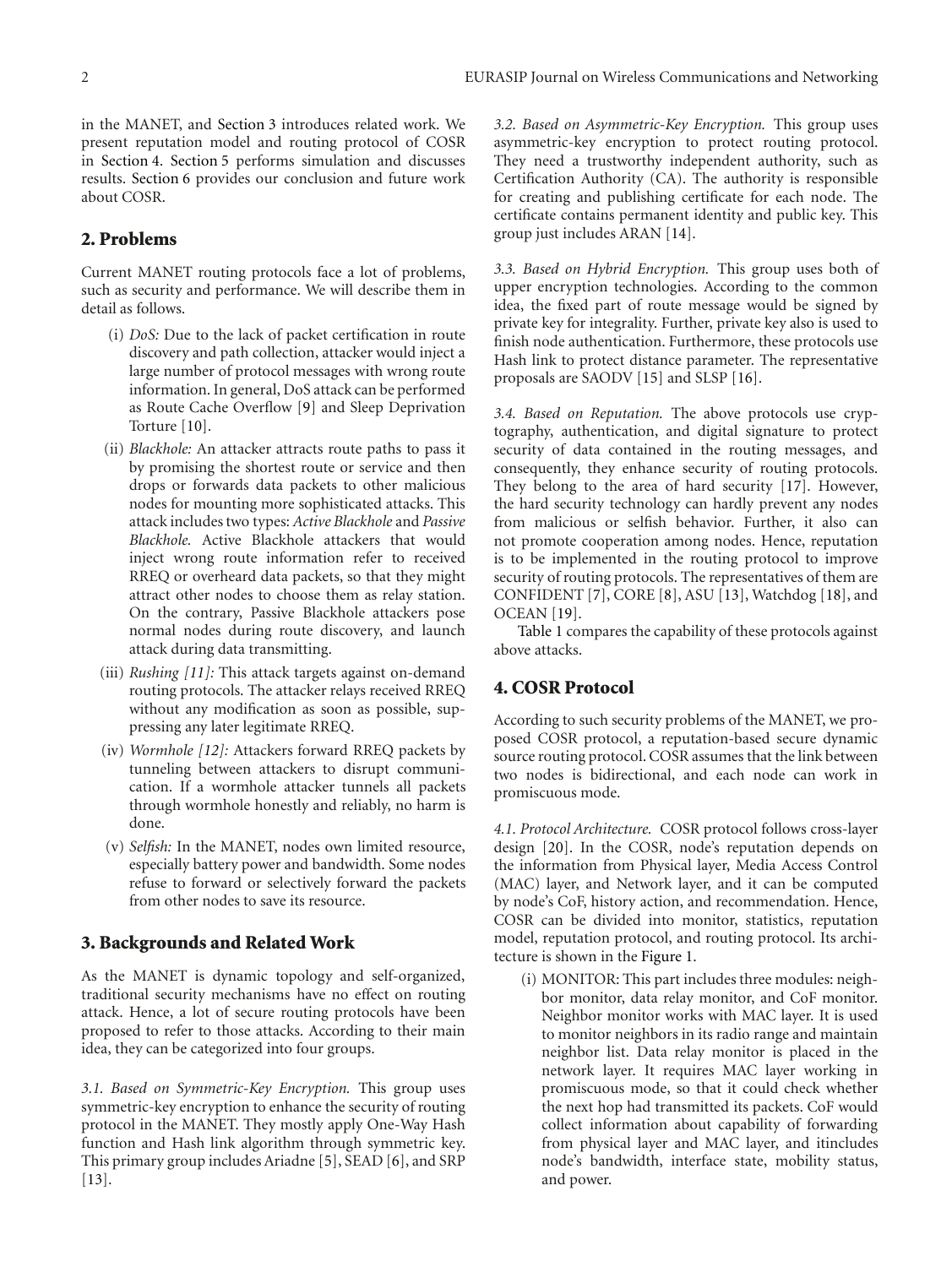| Attacking | Secure Route Protocols |                  |                                  |                              |                  |                                    |                    |                    |                     |                                  |                  |
|-----------|------------------------|------------------|----------------------------------|------------------------------|------------------|------------------------------------|--------------------|--------------------|---------------------|----------------------------------|------------------|
|           | <b>ARAN</b><br>[14]    | Ariadne<br>$[5]$ | <b>ASU</b><br>$\lceil 13 \rceil$ | <b>CONFIDENT</b><br>$\prime$ | CORE<br>$^{[8]}$ | <b>OCEAN</b><br>$\lceil 19 \rceil$ | <b>SAODV</b><br>15 | <b>SEAD</b><br>[6] | <b>SLSP</b><br>[16] | <b>SRP</b><br>$\lceil 13 \rceil$ | WatchDog<br>[18] |
| DoS       | $\times$               |                  |                                  | $\times$                     | $\times$         | $\times$                           | $\times$           |                    |                     |                                  | $\times$         |
| Blackhole | $\times$               | $\times$         |                                  |                              |                  |                                    | $\times$           | $\times$           | $\times$            | $\times$                         |                  |
| Rushing   |                        | 艾                | $\times$                         | $\times$                     | $\times$         | $\times$                           | $\times$           | X                  | $\times$            |                                  | $\times$         |
| Wormhole  | $\times$               | 艾                | $\times$                         | $\times$                     | $\times$         | $\times$                           | $\times$           | X                  | $\times$            | ×                                | $\times$         |
| Selfish   | $\times$               | $\times$         |                                  |                              |                  |                                    | $\times$           | ×                  | $\times$            | ×                                |                  |

Table 1: Comparison of Secure Routing Protocols.

Note: "√"-capable of defending such attack; "×"-cannot defend such attack; "☆"-can be solved with improvement.



Figure 1: Architecture of COSR protocol.

- (ii) STATISTICS: This module is responsible for providing statistics data about neighbors' history behavior. These data include the number of requested and forwarded protocol messages, and data packets.
- (iii) REPUTATION model: This is the core module of COSR. It is used to evaluate node's reputation and integrate route reputation relying on the data from MONITOR and STATISTICS.
- (iv) Reputation Protocol: This part defines reputation discovery in the MANET. Reputation Protocol clings with routing protocol and uses routing protocol to pigback reputation control message and data.
- (v) Routing Protocol: It is an extension of DSR by reputation model. It uses NR and RR to choose the best route path rather than path length. Further, COSR provides a secure mechanism of path collection in route discovery.

*4.2. Node Reputation.* Firstly, because the COSR uses D-S approach [21] as basic theory to evaluate node's reputation, we introduce the key concept of it simply.

*Definition 1.* Let  $\Theta$  be a frame of discernment,  $\Theta$  =  ${G, B}$ , where  ${G}$  means good,  ${B}$  is contrary, and  ${G, B}$ represents unknown. If a function *<sup>m</sup>* : 2<sup>Θ</sup> <sup>→</sup> [0, 1], where (1)  $m(\emptyset) = 0$ , and (2)  $\sum_{\hat{A} \subset \emptyset} m(\hat{A}) = 1$ , then *m* is a basic probability assignment (bpa) over Θ.

In the COSR, *Node Reputation* (*NR*) is defined as a combination of direct reputation, recommendation reputation, and CoF. It is defined as follows:

$$
NR_{ij} = R_{\text{direct}}(i, j) \cdot \alpha + R_{\text{rec}}(i, j) \cdot \beta + \text{cof}(j) \cdot \gamma, \qquad (1)
$$

where *NRij* stands for the node reputation value by node *Ni* on node  $N_i \cdot R_{\text{direct}}(i, j)$ , and  $R_{\text{rec}}(i, j)$  are defined under  $\Theta$ .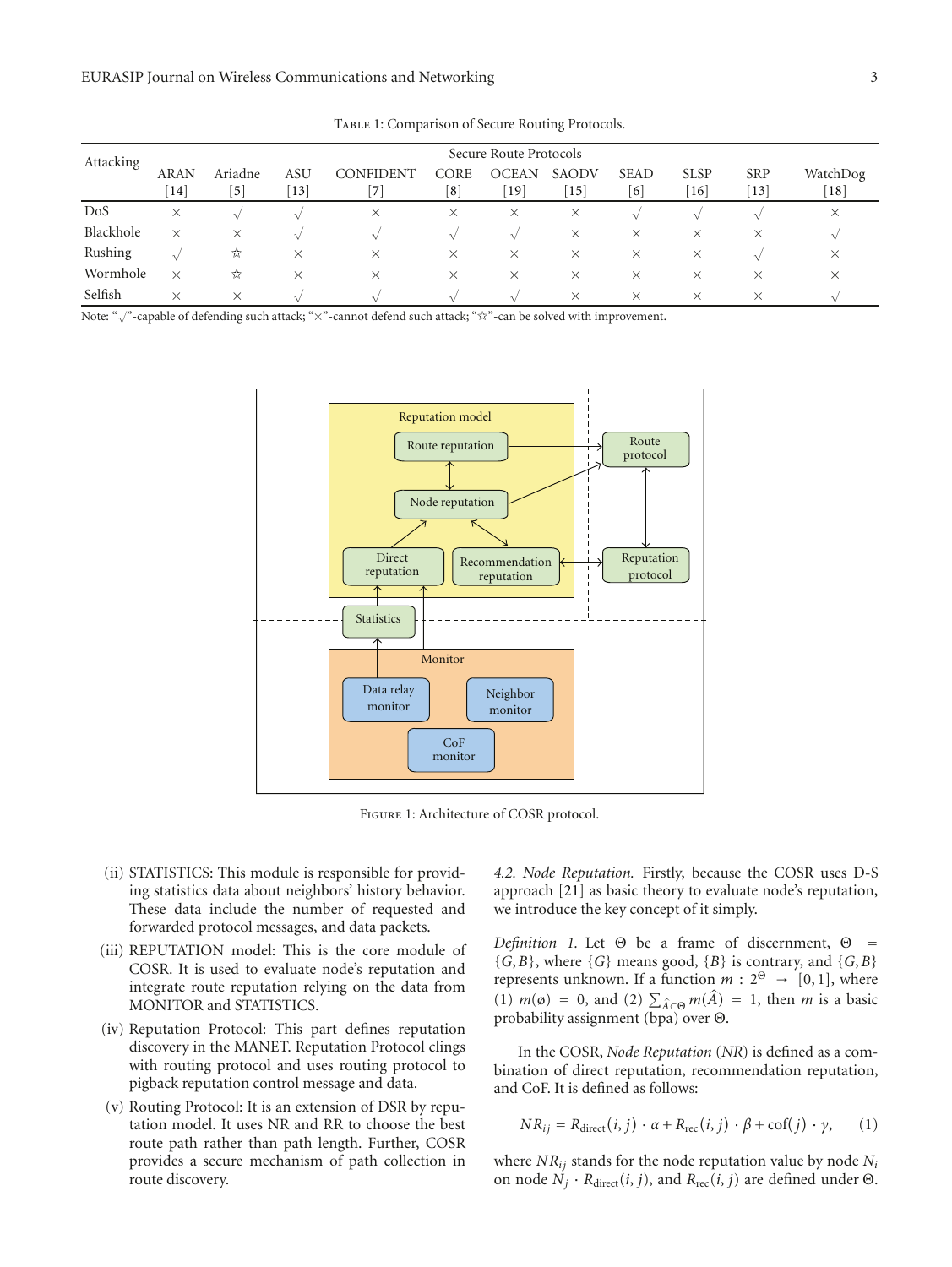Weights  $\alpha$ ,  $\beta$ , and  $\gamma$  are the discount factors for different elements of *NR*, they are defined as follows:

$$
\alpha,\beta,\gamma\in[0,1],\qquad \alpha+\beta+\gamma=1. \qquad \qquad (2)
$$

*4.2.1. Direct Reputation* (*Rdirect*)*. R*direct evaluates the trustworthiness of each next hop neighbor. And, it is a metric of a serial of good, bad and unknown actions. In the COSR, a node seems good that it forwarded all requested protocol messages and data packets. On the contrary, it seems bad. If there are no forwarding requests transmitted to target node, then it is unknown. Further, COSR uses different counters to do statistics of requested and forwarded protocol message and data packet, and received forwarding request. Refer to these counters, packet as metric for control message and byte for data packet. In this method, COSR can prevent some selfish nodes from selectively forwarding short data packets rather than long data packets.

The node reputation contains three parts:  $m({G}),$  $m({B})$ , and  $m({G},B)$ ). They denote trust, distrust, and unknown, respectively, and, they are computed by above counters. Hence,  $R_{\text{direct}}$  is defined as follows:

$$
R_{\text{direct}} = \begin{cases} \frac{m(\{G\}) - m(\{B\})}{m(\{G\}) + m(\{G, B\})}, & m(\{G\}) > m(\{B\}), \\ 0, & \text{others.} \end{cases} \tag{3}
$$

*4.2.2. Recommendation Reputation* (*Rrec*)*. R*rec represents others' subjective evaluation according to target's behavior, cooperation, and so forth. Therefore, it is a combination of a lot of recommendations from neighbors. In the COSR, a recommendation is defined as follows:

$$
Rec = \langle m(\lbrace G \rbrace), m(\lbrace B \rbrace), m(\lbrace G, B \rbrace) \rangle.
$$
 (4)

A recommendation is originated from direct reputation and subjective view about target node. In the COSR, a recommendation is a basic probability assignment of Θ, and COSR uses D-S formula to combine all received recommendation. Hence, the metric of  $R_{\text{rec}}$  is defined as the following formula:

$$
R_{\rm rec} = \begin{cases} m(\{G\}) - m(\{B\}), & m(\{G\}) > m(\{B\}), \\ 0, & \text{others...} \end{cases}
$$
 (5)

*4.2.3. Capability of Forwarding (CoF).* CoF denotes the capability of forwarding packets of a certain node. Simply, we use the remained power, bandwidth, and mobility state to evaluate it. In the CoF, remained power and bandwidth are mandatory, however, mobility state is optional. Only when the node supports Global Positioning System (GPS), it should provide mobility state and its velocity.

As the information of CoF is provided by its owner, malicious node might cheat others by false data. To avoid the emergence of such malicious behavior, COSR takes the following strategies. (1) *Discounting*. COSR uses node's reputation to discount those providing CoF data. (2) *Punishment*. Once COSR finds that any node provided a false CoF, it will punish such node through reducing its reputation level.

*4.3. Route Reputation.* As the metric of the best route in traditional routing protocols does not concern security, data transmitting must fail when a route path contained one or more malicious nodes. Hence, to avoid such phenomenon, COSR uses two metrics, hops, and intermediate nodes' reputation, and then, we define Route Reputation as the metric of the best route path.

In the COSR, Route Reputation of  $\{N_i \rightarrow N_{k1} \rightarrow N_{k2} \rightarrow N_{k1} \rightarrow N_{k1} \rightarrow N_{k2} \}$  $\cdots \rightarrow N_{km} \rightarrow N_{km} + 1 \rightarrow N_j$  is defined by

$$
RR_{ij} = \begin{cases} NR_{ik_i} \times \cdots \times NR_{k_{n-1}k_n}, & \forall NR_{k_lk_m} \ge 0, \\ -1, & \text{other,} \end{cases}
$$
 (6)

where  $N_{k_1}, N_{k_2}, \ldots, N_{k_{m+1}}$  are the intermediate nodes. The *RR* is composed of *NR* of all intermediate nodes in a certain route path. As *NR* is a real number between 0 and 1, when such route contained more intermediate nodes, its *RR* would be lower even if it closes 1. Hence, shorter route path gains higher *RR*, if there are no malicious nodes. However, if there are malicious nodes in any short route, the *RR* of such route must be lower than a secure longer route. Therefore, *RR* gives attention to both of efficiency and security of route path.

Further, according to formula (6), *NR* is independent of *RR*. In other words, any node can earn higher reputation even if it is included by a route with lower reputation. Hence, COSR does not like [13] that penalizes such nodes around a malicious node.

*4.4. Recommendation Game (RG).* As direct observation about a strange node mostly is limited even not existent, many solutions (such as CONFIDANT [7], CORE [8], and COSR) use second-hand evaluation to accelerate collecting evidence. However, a malicious node may be described as a perfect node through unfair positive recommendation, and then they can easily inject wrong route into network and launch attacks. Consequently, unfair or false recommendation can break down the constructed reputation system easily. Therefore, we provide a novel mechanism, *recommendation game*, against false recommendation.

#### *4.4.1. Framework*

*Assumption 1.* All nodes in the MANET are rational.

In the recommendation game, there are two kinds of players (node): reputation requester and provider. No matter what reputation requester or provider are, they both deal with reputation request and recommendation rationally. To formulate the recommendation game, we now give its definition.

*Definition 2.* Let RG be a Recommendation Game: RG = {*I*,*A*,*T*, *<sup>P</sup>*, *<sup>U</sup>*}, where *<sup>I</sup>* is the set of mobile nodes (reputation requester and providers);  $A = \{A_i\}$ , where  $A_i$  is the action space of node  $i \in I$ ;  $T = \{T_i\}$ , where  $T_i$  is the type space of node *i*;  $P = \{p_i\}$ , where  $p_i$  is a belief of other players' type based on the type of node *i*;  $U = \{u_i\}$ , where  $u_i$  is the payoff function for node *i*.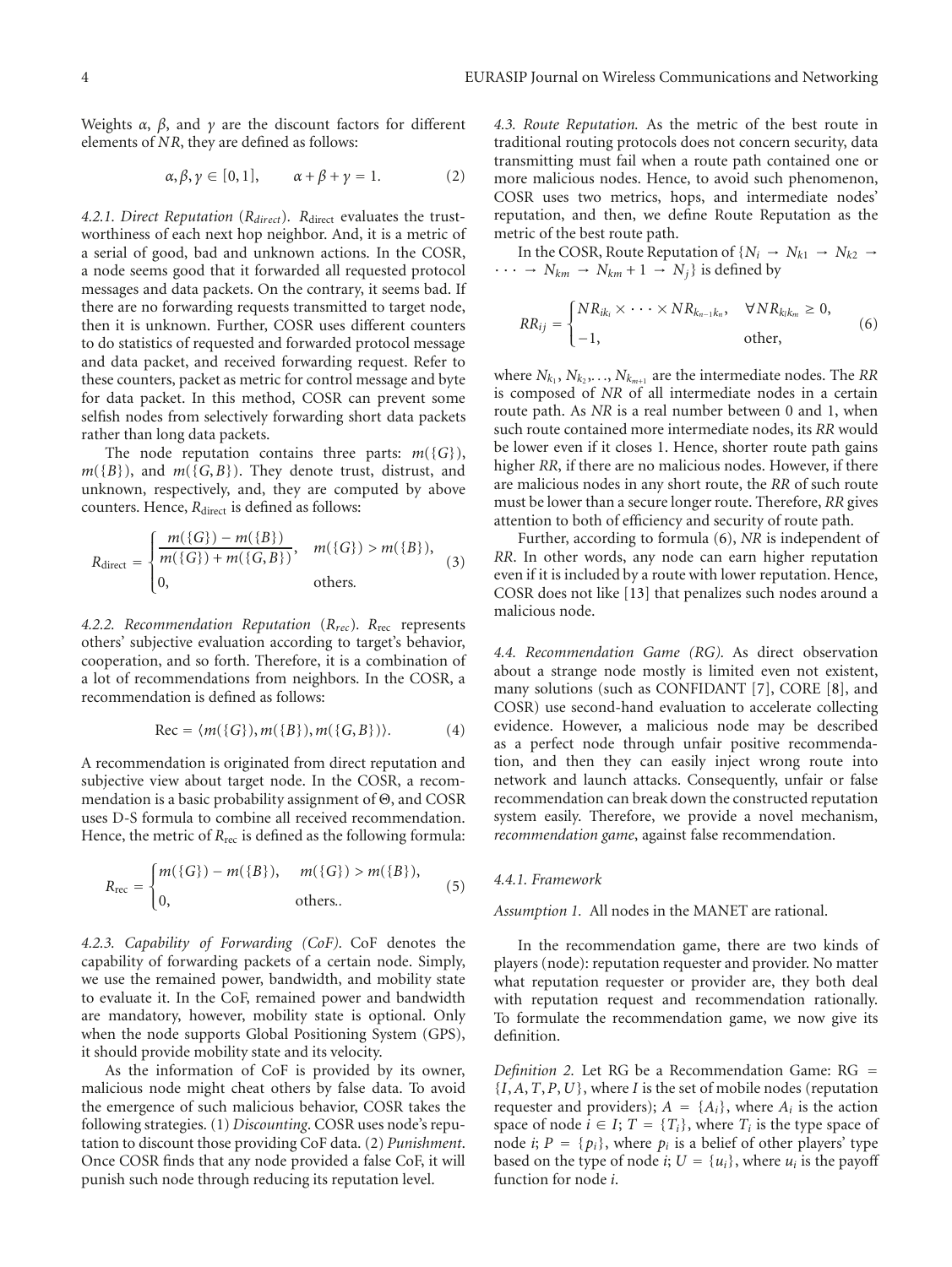TABLE 2: Payoff table of recommendation game.

|            |          | Reputation provider |            |          |  |  |
|------------|----------|---------------------|------------|----------|--|--|
|            |          | Truth               | No comment | Lie      |  |  |
| Reputation | Trust    | S, t                | 0, 0       | $S, -l$  |  |  |
| Requester  | Distrust | $-S, t$             | 0, 0       | $-S, -l$ |  |  |

According to the definition, recommendation game has the following properties.

*Property 1.* Recommendation game is an *n*-player game, where  $n \geq 2$ .

In the node set *I*, there are only one reputation requester and at least one provider. If there is no reputation provider, then this game cannot be played.

*Property 2.* Recommendation game is an incomplete information game.

Firstly, a requester contained in an RG does not know if a provider is lying. Secondary, requester does not know the relationship between a given provider and the target, while providers know whether the target is their confederate or not. At last, reputation provider does not know whether the requester would trust it or not, and it also does not know how the requester evaluates a recommendation.

*Definition 3.* Let  $A_r$  and  $A_p^i$  be action spaces of reputation requester and reputation provider, respectively, then the action spaces are defined by

$$
A_r = \{\text{Trust, Distrust}\},\
$$

$$
A_p^i = \{\text{Lie, Truth, No-Comment}\}, \quad i \in I. \tag{7}
$$

*Definition 4.* Let  $T_r$  and  $T_p$  be type spaces of reputation requester and reputation provider, respectively. Given a pair of independent constant parameters  $TC_r$  and  $TC_p$ , where  $TC_r, TC_p \in (0, +\infty)$ , we can define their type spaces as follows:

$$
T_r = [0, TC_r], \t T_p = [0, TC_p].
$$
 (8)

*Definition 5.* Let  $p_r$  and  $p_p$  be belief of reputation requester and reputation provider, respectively, they are defined as

$$
p_r(t_p) = \frac{1}{TC_p}, \qquad p_p(t_r) = \frac{1}{TC_r}, \tag{9}
$$

where  $t_r$  and  $t_p$  are private information of reputation requester and reputation provider, respectively, and *tr* <sup>∈</sup>  $T_r$ ,  $t_p \in T_p$ . Both of them are random variables and follow uniform distribution in their type spaces.

*4.4.2. Strategy and Payoff.* The strategy of reputation requester and provider can be shown in Table 2.

If reputation provider gives a fair recommendation, no matter the requester believes or not, it could gain positive payoff, namely *t*. However, if it cheats the requester, then it would be denoted as malicious node. And then, such provider would lose others' trust in the later transactions. According to the requester's strategy, "Tit for Tat", it would gain a negative reputation, namely <sup>−</sup>*l*. *<sup>t</sup>*, and *<sup>l</sup>*, both are positive parameters and *t* is less than *l* commonly. It means that it is more difficult to build reputation and easier to destroy it.

On the other hand, if the requester trusts a lie, then the related attacks *maybe* come true. Consequently, the requester would gain negative payoff about data transmitting. On the contrary, it might obtain a positive payoff for distrusting a lie.

*Theory 1.* Recommendation requester does not have the absolute best strategy.

The strategy of recommendation requester depends on the evaluation of private information about recommendation provider, hence, it does not have the absolute best strategy. In other words, recommendation requester has the risk of the final strategy for ever.

*Theory 2.* The recommendation provider conditional makes "TRUTH" as it is the absolute best strategy, and the condition is defined as

$$
TC_p < (t+l). \tag{10}
$$

Equation (10) is the design reference about parameters of RG. We can choose appropriate *t* and *l* according to the detail application scenario, to make recommendation provider has only one strategy, TRUTH, and then, unfair positive recommendation should be reduced sharply.

*4.5. Reputation in Route Discovery.* Routing protocol in the COSR is based on DSR, hence, route discovery of COSR contains two mechanisms which are shown in Figure 2.

*4.5.1. RREQ and RREP.* RREQ and RREP are basic methods to discover route paths, however, they only can obtain limited route paths which are shown as white blocks in Figure 2(b). In this procedure, malicious nodes may launch attack in two cases: broadcasting wrong RREQ and transmitting false RREP. The possible attacks include DoS, Blackhole, and selfish. Due to this problem, COSR uses reputation against such attacks. When a node received an RREQ or RREP packet, it should check the sender's reputation, firstly. If sender's reputation does not refer enough to reputation threshold, such node would not believe route information contained in received packet and would abort it without any notification.

*4.5.2. Path Collection.* Path collection is an extended mechanism to discover more route paths in only one procedure of RREQ and RREP. Path collection includes two directions: forwarding and reversing. Firstly, forwarding direction only allows source node and intermediate nodes collect route paths along the direction to destination contained in RREP.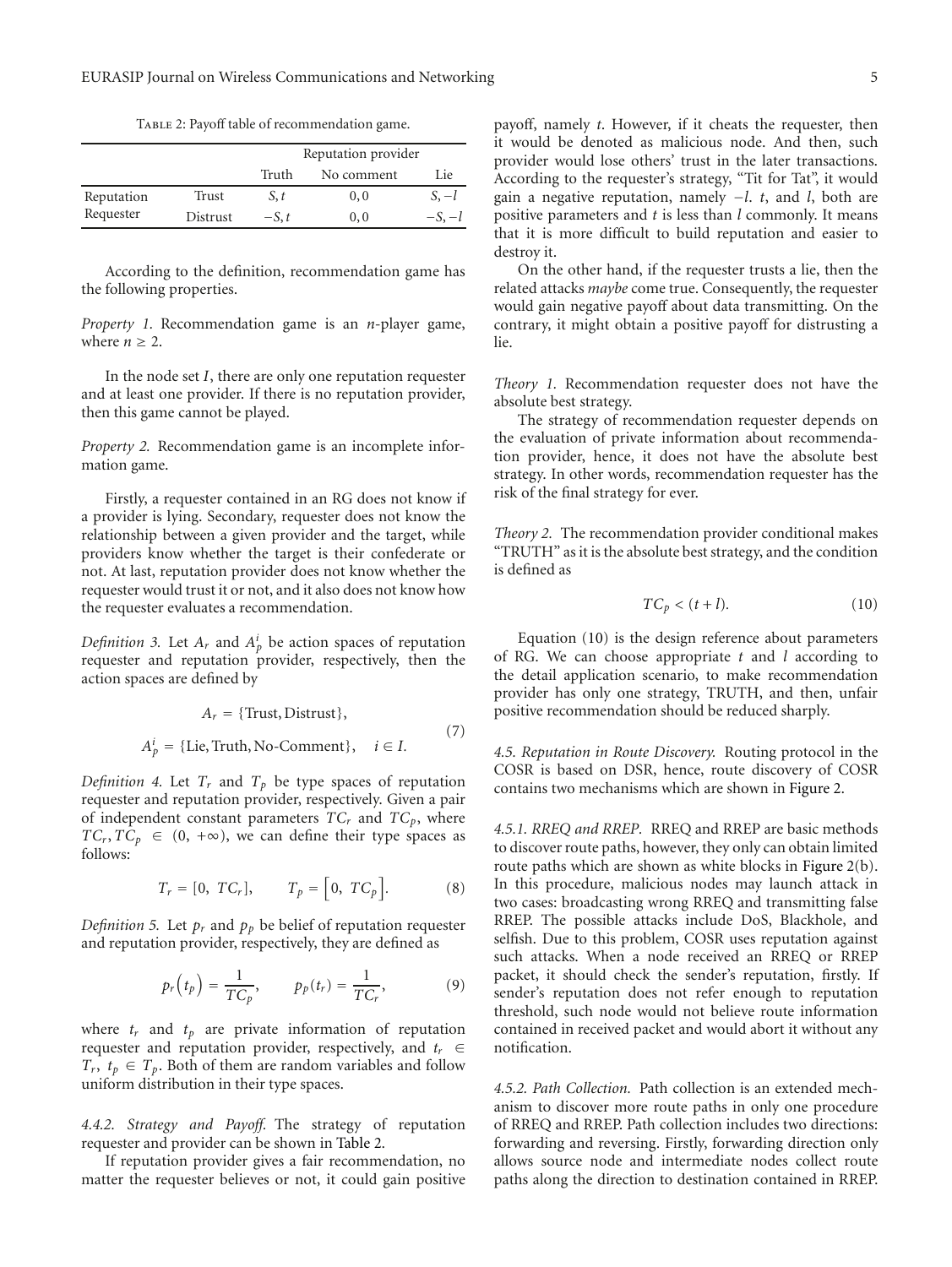TABLE 3: Simulator parameters

| Dimensions of Space     | $1000 \,\mathrm{m} \times 1000 \,\mathrm{m}$   |  |  |  |
|-------------------------|------------------------------------------------|--|--|--|
| Total Number of Nodes   | 40                                             |  |  |  |
| Node Placement          | Uniform                                        |  |  |  |
| Mobility                | Random Waypoint Model                          |  |  |  |
| Move Speed              | $0\sim 20 \text{ m/s}$                         |  |  |  |
| Mobile Pause Time       | 0s                                             |  |  |  |
| Max Transmission Range  | $250 \,\mathrm{m}$                             |  |  |  |
| MAC.                    | 802.11                                         |  |  |  |
| Link Bandwidth          | 2 Mbps                                         |  |  |  |
| Application             | 30 CBR Connections.<br>64 B/packet, 1 packet/s |  |  |  |
| Simulation Time         | 900 s                                          |  |  |  |
| Payoff Parameters of RG | $\alpha = 0.3, \beta = 1.0$                    |  |  |  |

It is shown as lightgreen blocks in Figure 2(b). Secondary, reverse direction permits all nodes related to this route discovery to collect reverse route paths to upriver nodes. It is shown as lightcyan blocks in Figure 2(a). Obviously, path collection could accelerate route discovering. However, it still has to face a serial of malicious attacks, such as DoS, Blackhole, and selfish, because relative packets and route information were not certificated. Similarly, COSR uses reputation of packets' sender to verify whether to believe or not.

## **5. Evaluation of COSR**

*5.1. Environment.* The evaluation of COSR is performed upon the GloMoSim, a simulator for wireless network. In the GloMoSim, we configure a mobile Ad Hoc network with a number of connections. Each experiment was repeated FIVE times with different seed which is a parameter configured in the GloMoSim and affects placement and movement of nodes. The main parameters of environment are listed in Table 3.

*5.2. Scenario.* The evaluation would be done at following scenarios.

- (i) *Blackhole*: This attack includes active Blackhole (ABH) and passive Blackhole (PBH). Attackers would drop all data packets which need forwarding. Blackhole attackers would never initiate a CBR connection. Active Blackhole attacker will actively sniff neighbors' RREQ and inject RREP with false route path. Passive Blackhole attackers guise normal nodes in the route discovery, but they pose blackhole in the data transmission.
- (ii) *Selfish:* Selfish nodes discard data packets selectively according to preconfigured probability.
- (iii) *DoS:* Attackers would inject various protocol messages with wrong and long route, including RREQ, and RREP. Once attack is running, attacker would not participate in any application.

TABLE 4: The comparison of ratio of packet received

|           |                                         |     | Attacks |                     |     |  |
|-----------|-----------------------------------------|-----|---------|---------------------|-----|--|
|           |                                         |     |         | ABH PBH Selfish DoS |     |  |
|           | COSR                                    | 79% | 76%     | 82%                 | 69% |  |
| Protocols | <b>DSR</b>                              | 34% | 42%     | 76%                 | 61% |  |
|           | CONFIDENT without<br>Configured Friends |     |         | 40\% 52\% 77\%      | 45% |  |
|           | CONFIDENT with<br>Configured Friends    | 76% | 80%     | 85%                 | 77% |  |

#### *5.3. Performance Metrics*

- (i) *Average Path Length (APL):* This is defined as the average hop number of delivered data packets between sources and destinations. It denotes end-to-end delay.
- (ii) *Percentage of Packet Received (PPR):* This is defined as the ratio of the number of data packets received by the destinations to all sent by the source nodes. PPR not only shows the throughput of routing protocol, but also reflects the security and reliability of it.
- (iii) *Normalized Protocol Load (NPL):* This is defined as the ratio of the number of originated control messages to the number of delivered data packets. NPL describes the efficiency of routing protocol.

#### *5.4. Results and Discussing*

*5.4.1. Varying Proportion of Blackhole and Selfish Nodes.* Figure 3 shows the capability of COSR against Blackhole and selfish attack. According to the result, COSR improves the PPR largely contrasts with DSR on both active Blackhole and passive Blackhole. Due to lack of any security mechanism, DSR's PPR drops down sharply and only 20% of data packets are delivered successfully at the worst situation. On the Contrary, COSR can maintain PPR to be about 50% even 90% of nodes are malicious. The result of selfish attack is similar to Blackhole.

*5.4.2. Varying Proportion of DoS Nodes.* Figure 4 shows the capability of COSR against DoS attack. The result shows that DSR's PPR decreases sharply with the growing of the ratio of rushing attacker. Due to injecting a large number of wrong route information by DoS attacker, mostly nodes' route cache within DSR would overflow rapidly. At the worst situation, less than 10% of data packets can be delivered successfully. However, COSR plays better and its PPR is much smoother than DSR's.

*5.4.3. Varying Proportion of Liars.* As recommendation is the main element of reputation, false recommendation produced by liars may destroy reputation system. Figure 5 verifies the capability of COSR against lies. This experiment is to be done at the situations in which the network contains 5% active Blackhole attackers. Further, all liars are selfish. The result shows how many data packets are delivered when there are liars in the MANET for two scenarios: COSR without RG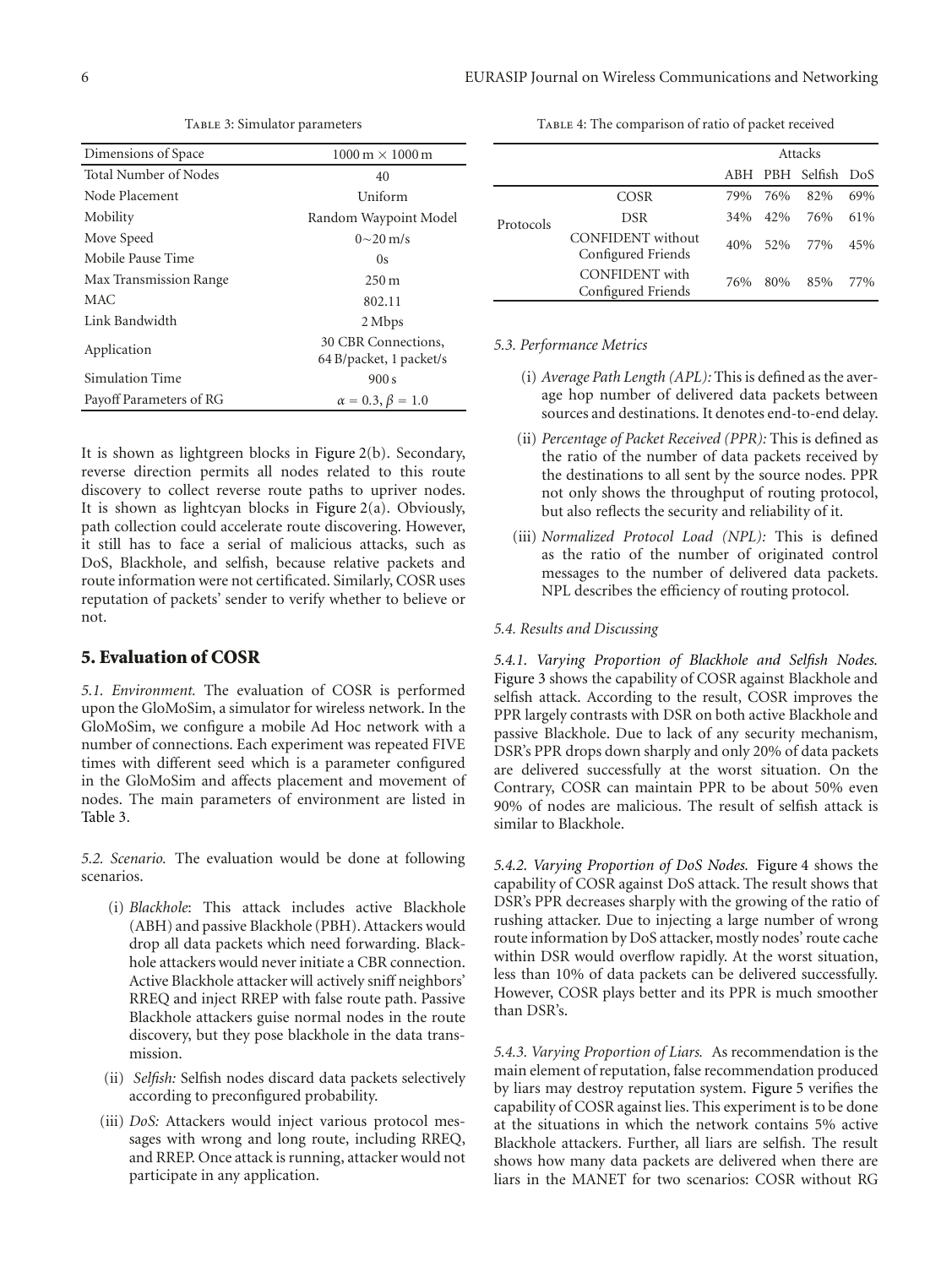

(a) Propagation of RREQ (b) Propagation of RREP

Figure 2: Route discovery and path collection in COSR.



Figure 3: COSR against blackhole and selfish.



Figure 4: COSR against DoS.

and COSR with RG. By contrasting Figure 5 with Figures 3 and 4, it can be found that lies could influence the effect of reputation model of COSR, but when RG begins work, its PPR is improved obviously.

*5.4.4. Performance.* These experiments are done at the environment, that there are 30% of nodes are malicious, and they are done at three scenarios: active Blackhole, passive Balckhole, and selfish.

In the Figure 6, with the growing of pause time, NPL is decreased continually, because longer pause time makes topology of network stabler. By contrasting COSR with DSR, NPL of COSR is larger than that of DSR, especially when pause time is small. On the contrary, their NPLs are close when topology of network is changing slowly. Figure 7 shows the NPL of COSR and DSR with the growing of maximum velocity. It is the same as Figure 6, NPL of COSR is larger than that of DSR when topology of network is changing fast.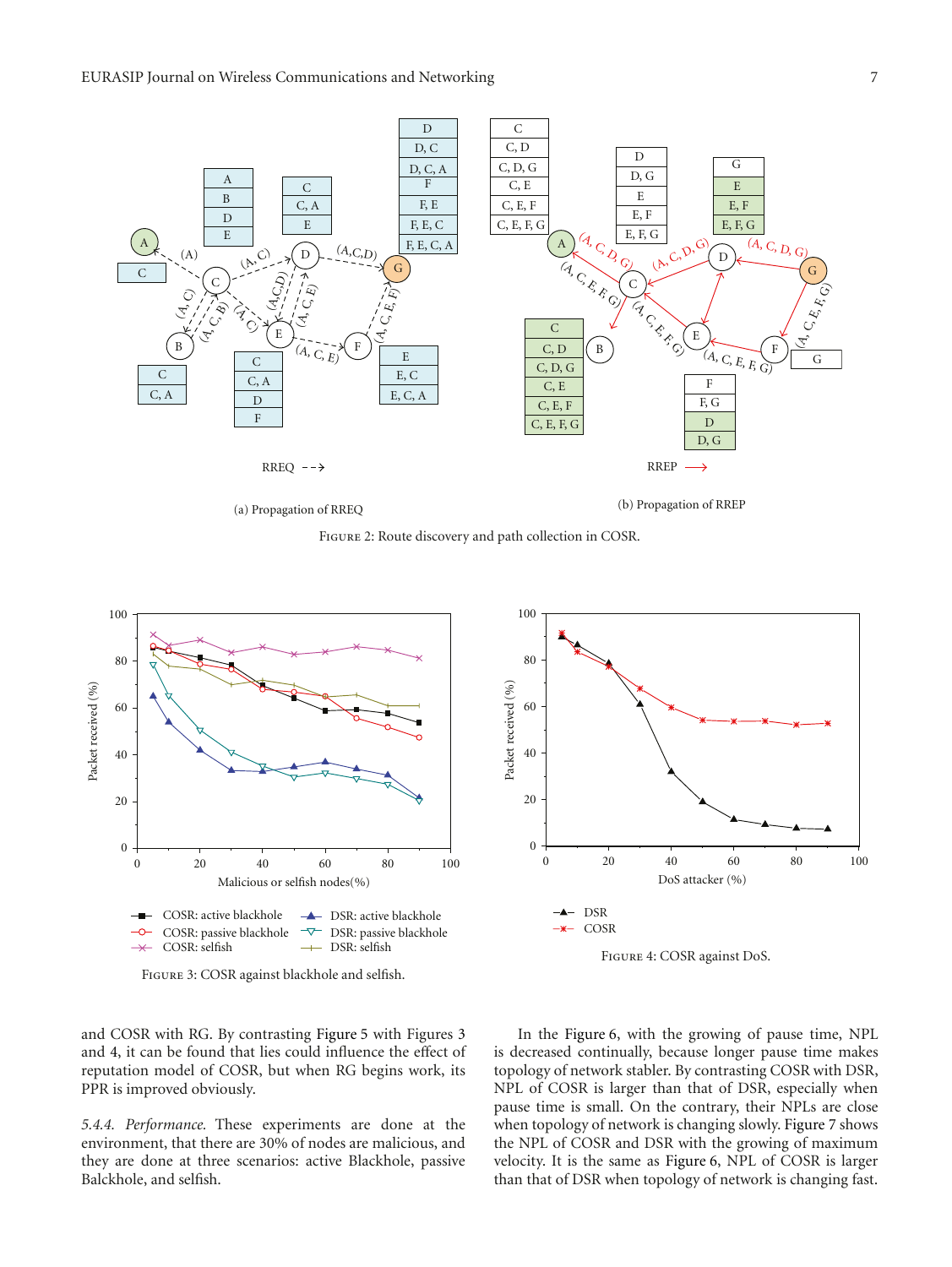

Figure 6: NPL of COSR and DSR with various pause time.

Figures 8 and 9 show the throughput of COSR and DSR with such scenarios. According to the results, COSR gains higher throughput than DSR, even topology of network is changing fast. As active Blackhole attacker performs more active malicious behavior so that COSR could detect it easier than passive Blackhole, though active Blackhole is more aggressive than passive Blackhole in DSR.

Figures 10 and 11 give the end-to-end delay of data packets. With various pause time, APL of COSR is less than that of DSR greatly. However, their APLs are closed with various maximum velocity. This shows that pause time is more important on affecting network topology than mobile velocity. With growing pause time, the difference becomes significant because fixed network topology is more conducive to COSR detecting malicious nodes.



Figure 7: NPL of COSR and DSR with various maximum velocity.



Figure 8: Throughput of COSR and DSR with various pause time.

*5.4.5. Comparison.* Moreover, we do a comparison simulation among COSR, DSR, and CONFIDENT within the scenario which is described by Table 3 and contained 30% malicious nodes. According to CONFIDENT, we provide two sets of simulation result. In the first set, CONFIDENT does not contain preconfigured friends list. In the other set, we configure several default friends in each node's Trust Manager before simulation according to CONFIDENT's design. In this comparison simulation, we mainy compare the ratio of packet received when the routing protocol is against active Blackhole, passive Blackhole, Selfish, and DoS.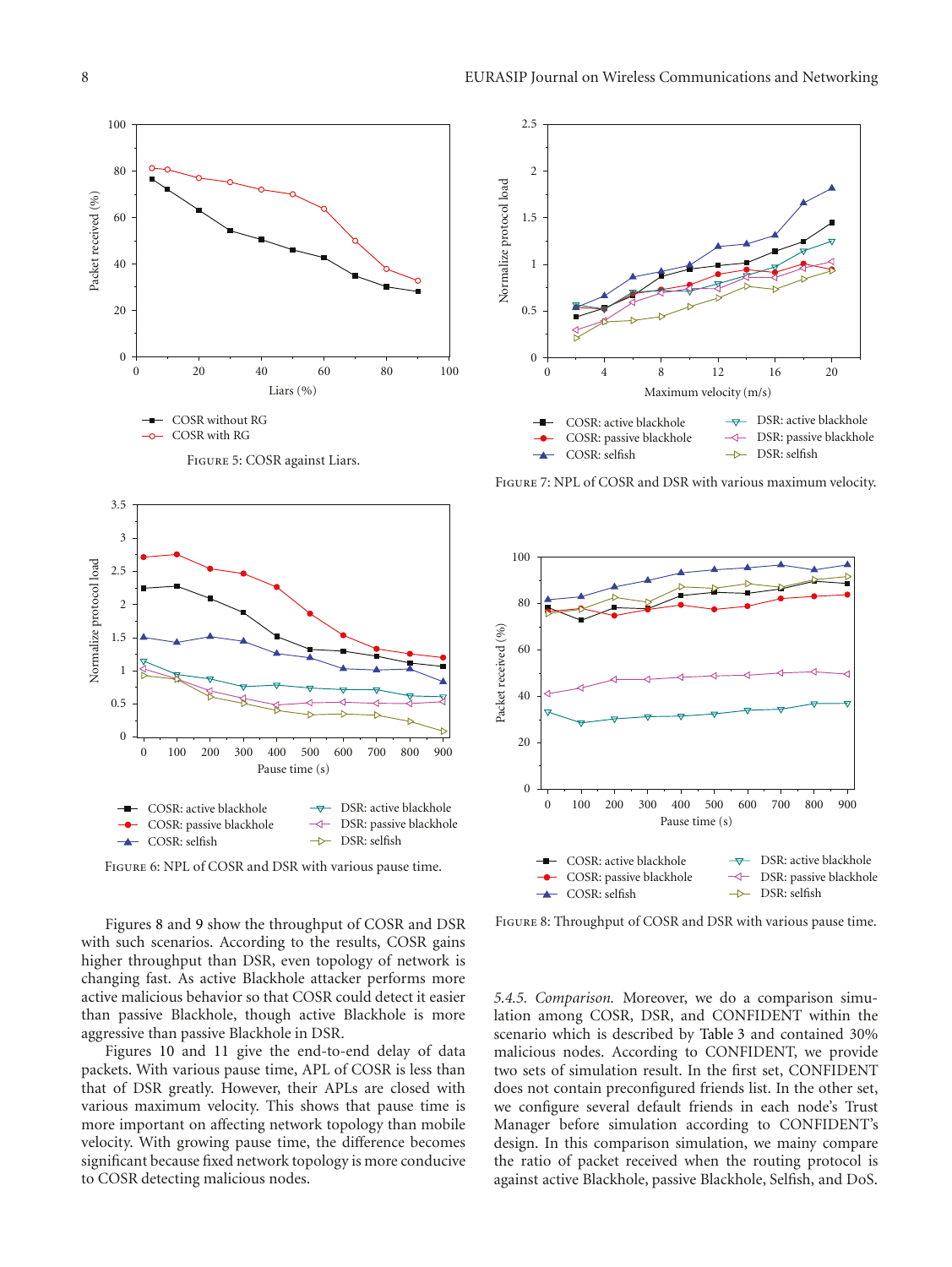

Figure 9: Throughput of COSR and DSR with various maximum velocity.



Figure 10: APL of COSR and DSR with various pause time.

According to the simulation result shown in Table 4, we can find that CONFIDENT gains the highest performance when it contains preconfigured friends. However, CONFI-DENT's performance decreases sharply when we canceled the preconfigured friends. At this situation, CONFIDENT is similar to DSR, on the contrary, COSR acquires satisfactory performance. The reason is that COSR designed a dynamical mechanism to construct friendship between strange nodes in the SON, but CONFIDENT does not provide such scheme. Therefore, COSR is more suitable for the dynamical SON in which there are a lot of nodes joining and leaving continuously.



Figure 11: APL of COSR and DSR with various maximum velocity.

#### **6. Conclusion**

By using dynamic source routing protocol, communication among self-organized wireless network comes true. However, the existing malicious nodes destroyed the traditional routing protocol, such as DSR, and AODV. To mitigate the effect of malicious behavior, we present a reputation-based secure routing protocol, called COSR, for MANET. The COSR uses a novel reputation model to detect malicious and selfish nodes and make all nodes more cooperative. Further, reputation is not only used to evaluate the trustworthiness of any node, but also to describe its CoF. Due to such design, COSR can protect network against the primary routing attacks and balance load on all secure route paths to avoid *hotpoint* and enlarge throughput of whole network consequently. Under most simulation scenarios, COSR improves PPR, and APL largely refers to DSR, though NPL of COSR is more than that of DSR. Therefore, the ongoing research of COSR is improving is efficiency of COSR. We hope to decrease its NPL with current PPR and APL levels.

#### **Acknowledgment**

This work was supported by Program for new Century Excellent Talents in University (NCET-06-0642).

#### **References**

- [1] C. E. Perkins and P. Bhagwat, "Highly dynamic destinationsequenced distance-vector routing(DSDV) for mobile computers," in *Proceedings of the Conference on Communications Architectures, Protocols and Applications (SIGCOMM '94)*, pp. 234–244, ACM Press, London, UK, August-September 1994.
- [2] T. Clausen, P. Jacquet, A. Laouiti, et al., "Optimized link state routing protocol," Internet-Draft, draft-ietf-manet-olsr-05.txt, October 2001.